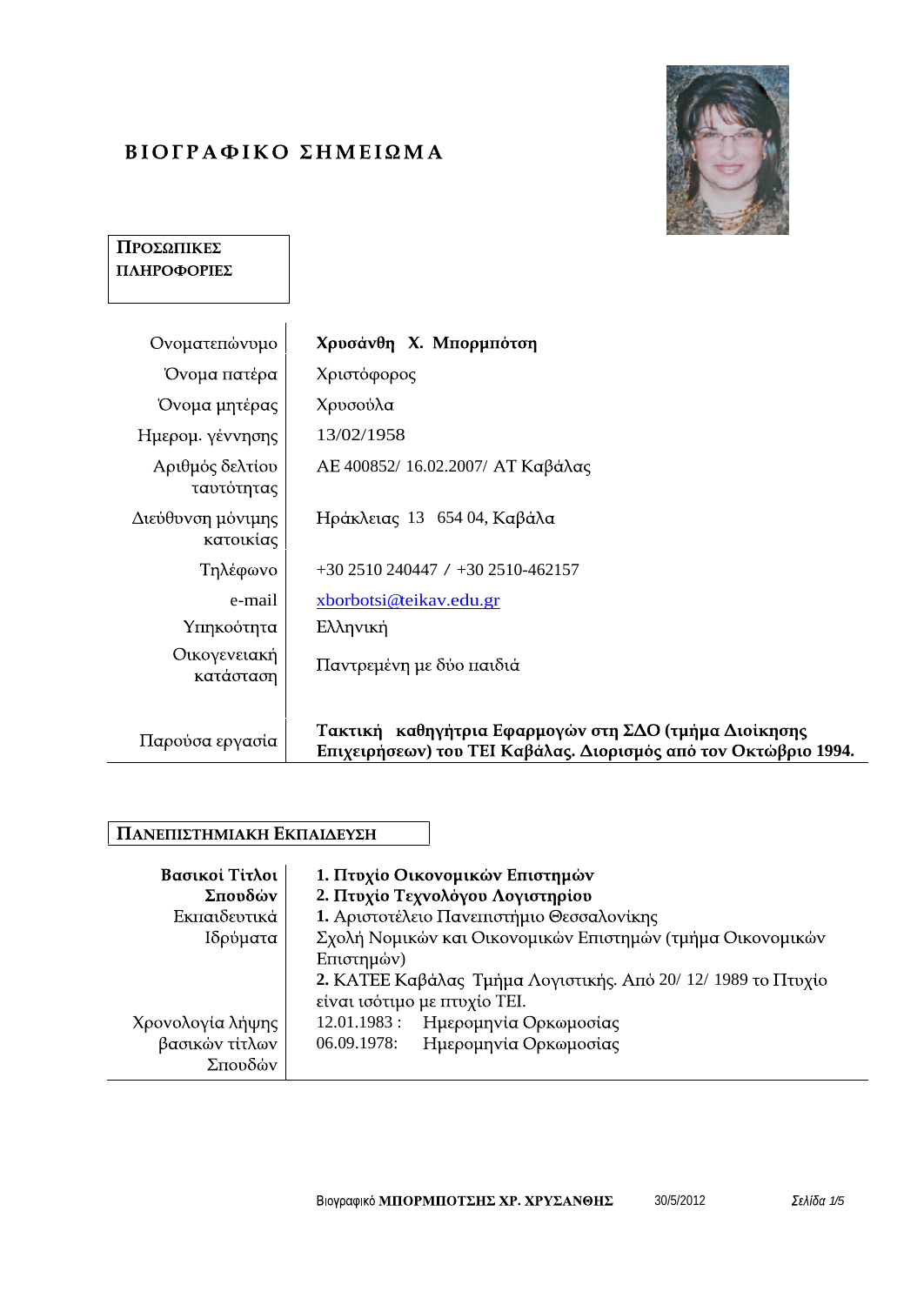| Μεταπτυχιακό <sup>ι</sup>      | Διοίκηση Τουριστικών Επιχειρήσεων                              |
|--------------------------------|----------------------------------------------------------------|
| δίπλωμα                        | Ελληνικό Ανοικτό Πανεπιστήμιο                                  |
| ειδίκευσης                     | Σχολή Κοινωνικών Επιστημών                                     |
| ⊝έμα Διπλωματικής <sup>∣</sup> | Ο ρόλος της Διοίκησης Ανθρώπινων Πόρων στη ποιότητα των        |
|                                | Παρερχομένων Υπηρεσιών στις Ξενοδοχειακές επιχειρήσεις Καβάλας |
|                                | και Ξάνθης                                                     |
| Χρονική διάρκεια               | Σεπτέμβριος 2003 - Μάιος 2006                                  |
| Χρονολογία λήψης               | 17-05-2006                                                     |
| Μεταπτυχιακού                  |                                                                |
| διπλώματος                     |                                                                |

| ΕΕΝΕΣ ΓΛΩΣΣΕΣ                  |                                     |
|--------------------------------|-------------------------------------|
| Αγγλική                        | Σε Επίπεδο Lower                    |
|                                |                                     |
|                                |                                     |
| <b>E</b> ΠΑΓΓΕΛΜΑΤΙΚΗ ΕΜΠΕΙΡΙΑ |                                     |
|                                | (MEXPI TH MONIMOΠOIHEH MOY TO 1994) |

### Από τον Ιούνιο του 1978 μέχρι και τον Σεπτέμβριο του 1994

| Ημερομηνία         | Βοηθός Λογιστηρίου στην Βιοτεχνία Ετοίμων Ενδυμάτων ΛΥΔΙΑ ΑΕ |  |
|--------------------|--------------------------------------------------------------|--|
|                    | Για 2 Μήνες                                                  |  |
|                    | Βοηθός Λογιστηρίου στην Βιομηχανία Ζυμαρικών ΦΟΥΡΛΗΣ ΑΕ      |  |
|                    | Για 2 Μήνες                                                  |  |
| Κύριες             |                                                              |  |
| δραστηριότητες και | Μισθοδοτικές Καταστάσεις, Ενημέρωση Βιβλίων.                 |  |
| αρμοδιότητες       |                                                              |  |

# Από Φεβρουάριο 1985 μέχρι και Αύγουστο 1985 (7 μήνες) – επικάλυψη –<br>Ελεύθερος επαγγελματίας

| Ημερομηνία                        | Ελεύθερος Επαγγελματίας - Λογίστρια από τον Φεβρουάριο του 1985<br>μέχρι και τον Αύγουστο του 1985 (7 μήνες) |
|-----------------------------------|--------------------------------------------------------------------------------------------------------------|
|                                   |                                                                                                              |
| Κύριες                            | Τήρηση Λογιστικών Βιβλίων , Μισθοδοτικές Καταστάσεις                                                         |
| - δραστηριότητες και <sub>τ</sub> |                                                                                                              |
| αρμοδιότητες                      |                                                                                                              |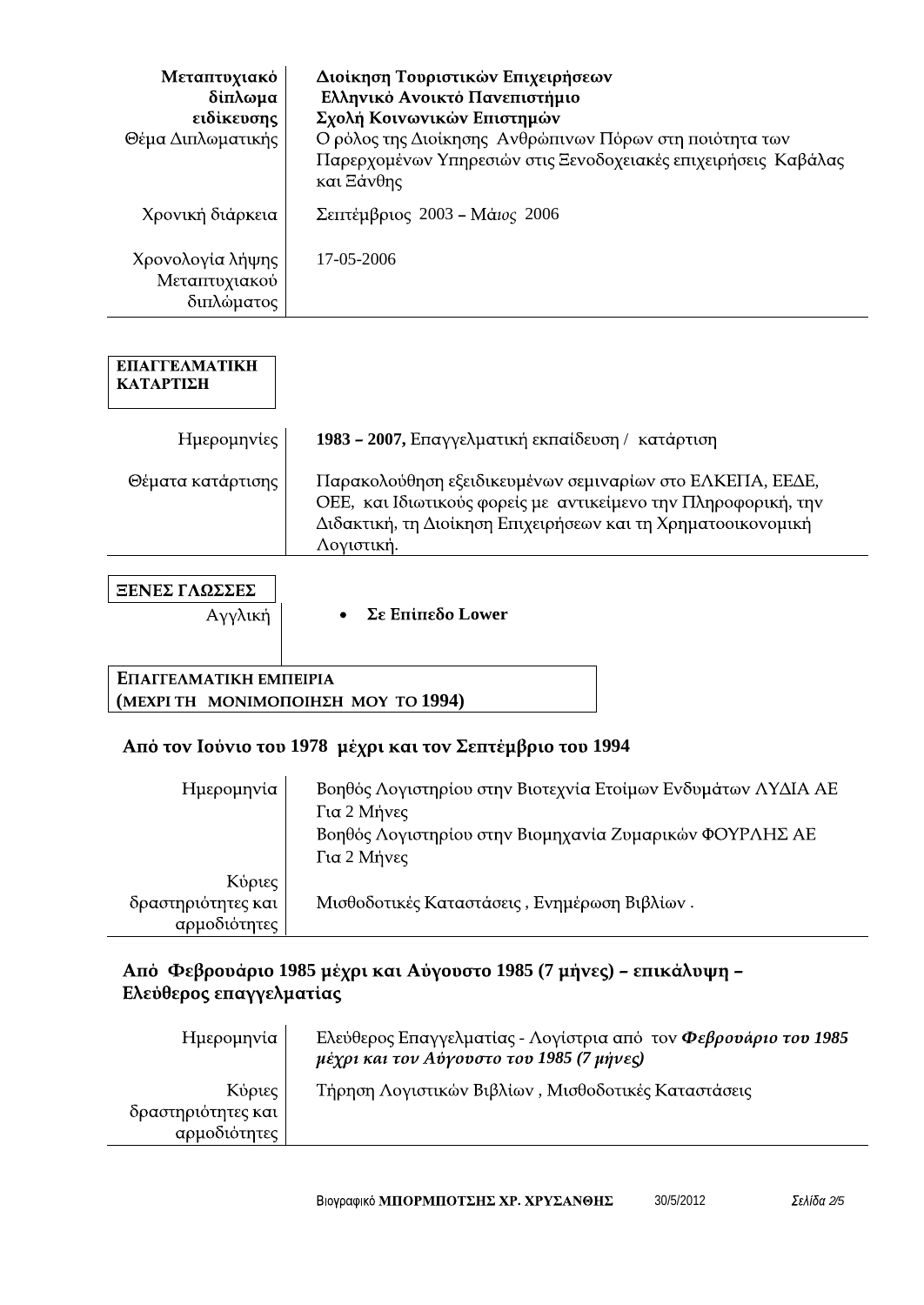## **Μάρτιος 1983 μέχρι και Σεπτέμβριος 1994**

# **ΠΑΡΟΥΣΑ**<br>ΘΕΣΗ ΕΡΓΑΣΙΑΣ (ΑΠΟ ΣΕΠΤΕΜΒΡΙΟ 1994 ΜΕΧΡΙ ΑΥΓΟΥΣΤΟ 2009)

### Από Σεπτέμβριο 1994 μέχρι και σήμερα (Αύγουστος 2009)

| Ημερομηνία<br>Κύριες                   | Από το Σεπτέμβριο 1994 μέχρι και σήμερα (Αύγουστος 2009), 15 έτη<br>Τακτική Καθηγήτρια Εφαρμογών στη ΣΔΟ του Τ.Ε.Ι Καβάλας, τμήμα<br>Διοίκησης Επιχειρήσεων.<br>Το 1998 μέχρι το 2001 δίδαξα στο Πρόγραμμα Σπουδών Επιλογής με<br>τίτλο Διοίκηση Παραγωγικών Μονάδων<br>Διδασκαλία στα μαθήματα: |  |
|----------------------------------------|--------------------------------------------------------------------------------------------------------------------------------------------------------------------------------------------------------------------------------------------------------------------------------------------------|--|
| δραστηριότητες και  <br>  αρμοδιότητες | 1. Επιχειρησιακές Επικοινωνίες                                                                                                                                                                                                                                                                   |  |
|                                        | 2. Οργάνωση Γραφείου                                                                                                                                                                                                                                                                             |  |
|                                        | 3. Διοίκηση Ανθρώπινων Πόρων                                                                                                                                                                                                                                                                     |  |
|                                        | 4. Οργανωσιακή Συμπεριφορά                                                                                                                                                                                                                                                                       |  |
|                                        | 5. Διοίκηση Επιχειρήσεων                                                                                                                                                                                                                                                                         |  |
|                                        | 6. Διοίκηση Προσωπικού                                                                                                                                                                                                                                                                           |  |
|                                        | 7. Ανθρώπινες Σχέσεις                                                                                                                                                                                                                                                                            |  |
|                                        | Επίβλεψη πτυχιακών εργασιών, οργάνωση και επίβλεψη πρακτικής<br>άσκησης των σπουδαστών, διοικητικά καθήκοντα, συμμετοχή σε<br>προγράμματα τόσο ερευνητικά όσο και οργάνωσης του τμήματος.                                                                                                        |  |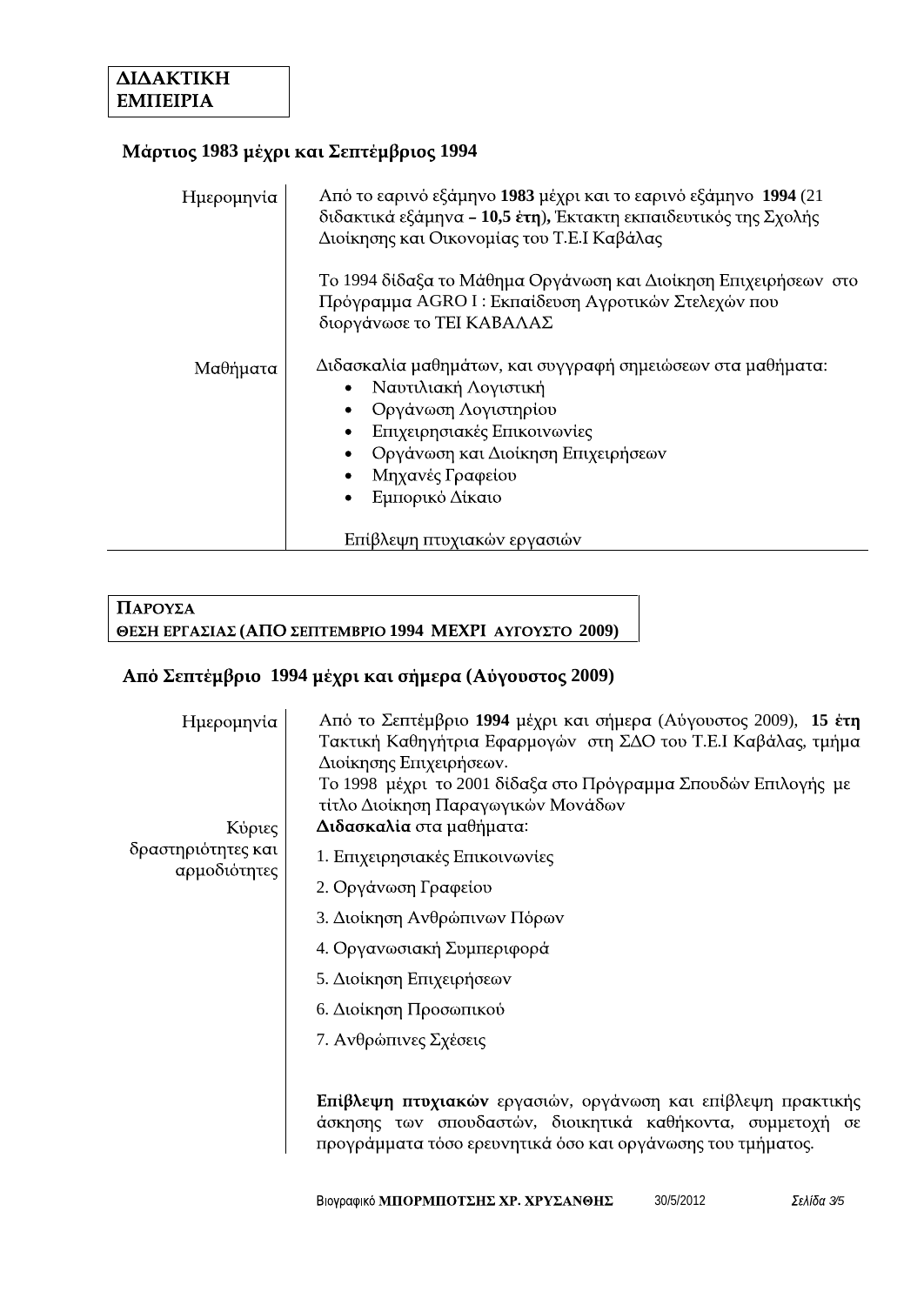Άλλες θέσεις στο Ίδρυμα θητείας μου από το 1994 )  $\vert$ 

- Αναπληρωτής Προϊστάμενος τμήματος Διοίκησης Επιχειρήσεων  $\bullet$
- (στη διάρκεια της  $\begin{vmatrix} \cdot & \cdot & \cdot \\ \cdot & \cdot & \cdot \\ \cdot & \cdot & \cdot \end{vmatrix}$  (στη διάρκεια της  $\begin{vmatrix} \cdot & \cdot & \cdot \\ \cdot & \cdot & \cdot \\ \cdot & \cdot & \cdot \end{vmatrix}$  του τμήματος Δ.Ε. . E.

### ΔΙΔΑΣΚΑΛΙΑ σε ΣΕΜΙΝΑΡΙΑ

### Από Σεπτέμβριο 1985 μέχρι και σήμερα

| Σεμινάρια/<br>Διδασκαλία<br>Ημερομηνία    | 1984 μέχρι και σήμερα. Διδασκαλία σε σεμινάρια απευθυνόμενα σε<br>(στελέχη<br>άνεργους, εργαζόμενους<br>Δημόσιους<br>επιχειρήσεων,<br>υπάλληλους),                                         |  |
|-------------------------------------------|--------------------------------------------------------------------------------------------------------------------------------------------------------------------------------------------|--|
| Επωνυμία και<br>διεύθυνση του<br>εργοδότη | KEK του TEI Καβάλας                                                                                                                                                                        |  |
| Αντικείμενα  <br>διδασκαλίας              | Οργάνωση Διεύθυνση Γραφείου, Επιχειρησιακές Επικοινωνίες,                                                                                                                                  |  |
| Συμμετοχές σε  <br>ΣΥΝΕΔΡΙΑ               | Συμμετοχή στο 7 <sup>ο</sup> Διεθνές Συνέδριο της Εταιρίας Οικονομολόγων<br>Θεσσαλονίκης με θέμα «Χρηματο - οικονομικές Εξελίξεις στην Εποχή του<br>Ευρώ» 12-14/10/2000 στο Τ.Ε.Ι. Καβάλας |  |

#### ΕΜΠΕΙΡΙΑ ΑΠΟ ΣΥΜΜΕΤΟΧΗ ΣΕ ЕРЕҮННТІКА ПРОГРАММАТА

| Πρόγραμμα               | ΕΠΕΑΕΚ ΙΙ (βελτίωση του ΠΠΣ με επίκεντρο στο e-learning)                                                          |
|-------------------------|-------------------------------------------------------------------------------------------------------------------|
| Θέση στο  <br>Πρόγραμμα | 1998 - 2000 Συμμετοχή στην επιτροπή αναμόρφωσης του προγράμματος<br>Σπουδών του τμήματος «Διοίκησης Επιχειρήσεων» |
| Πρόγραμμα               | ΕΠΕΑΕΚ ΙΙ του Β'Κ.Π.Σ.                                                                                            |